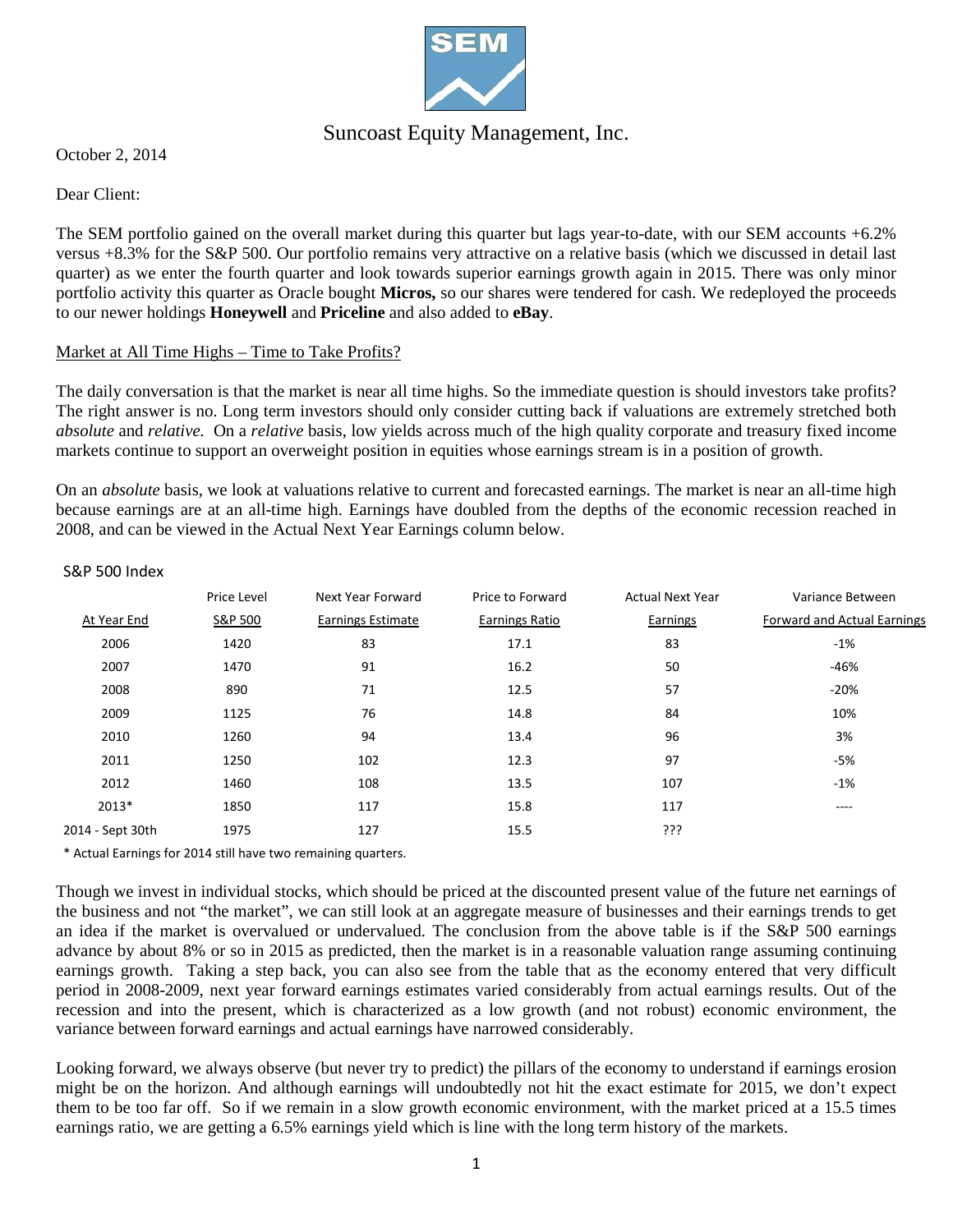## Creating Scale

It was a very quick summer and it is much too early to be thinking about fall and winter; never mind the fast approaching holidays ahead. What is even more amazing is the quickness in which a few companies have built scale and profitability and been rewarded with some of the highest global capitalizations in just a short time period. Several of these companies are in the technology space and I can't recall another time in history quite like this. These companies are having a major impact on commerce and our daily lives, and they have only been in existence for as little as ten to fifteen years. All the rage this past month was the initial public offering of Alibaba (BABA), China's largest e-commerce company and among the top 15 valued companies on this earth. BABA's valuation soared 38% on the first day of trading and closed at a market valuation of \$230 billion, exceeding that of Facebook and Amazon at \$200 and \$150 billion respectively. **Google's** (GOOG) market valuation at \$400 billion is nearly twice BABA's; however put in perspective, GOOG's revenue and operating income is significantly higher at \$65 and \$15 billion versus BABA's at approximately \$9.5 billion and \$4.3 billion, respectively.

The two companies can be congratulated on their success and it will be interesting to watch them leverage the scale they have gained going forward. BABA's public offering will give it capital to try and create greater scale but it will need to grow its intrinsic value at a very high rate, at least in the thirty percent range for the next few years to support the current enthusiasm. BABA has 80% market share in China, a country with 600 mm citizens online (twice the U.S. population), and the new capital has led founder and Chairman Jack Ma to express his intention to expand in the U.S. and Europe. That could prove difficult given established players with their own scale in the U.S. such as Amazon, **GOOG** and **eBay**.

We have been owners of **Google** (GOOG) for nearly seven years as the company has been publicly traded for ten. The success of its core operation has provided significant cash that has led to additional investment creating great scale. We have described in the past many of the successes of GOOG's investments including YouTube. You are likely bored with us writing about it once again but this is an additive angle from our previous letters. YouTube is a very valuable asset and has become a disruptive force in shifting advertising spending. YouTube's internet video marketplace is a major source of content (entertainment and otherwise), drawing 1 billion views around the planet monthly. The scale it has created here and the inventive distribution medium is drawing dollars away from the old line advertising channels, including the most coveted and the largest of them all- TV. To put it in perspective, the U.S. total advertising spend is approximately \$175 billion annually and TV makes up about 37% of that or \$66 billion. Digital video is only 2% of the total, or about \$4.5 billion (with YouTube about \$3.5 bb of that), but it was barely \$1 billion only two years ago. The disruptive shift which may only be in its infancy is tantamount to the shift that took place in the 1980s when cable TV channels like ESPN and MTV were just coming on the horizon, where only a few conquered the confusing new distribution landscape at that time.

So advantages of scale in and of itself can be useful, but more importantly it is how it is leveraged. While both BABA and GOOG will leverage their scale, it seems that GOOG is using its cash researching big needs and new ideas. GOOG's scale is allowing them to commit so much to research and development that they can pull off technological leaps in both scientific understanding and engineering capability that lead to specific products or services, such as its already known segment of autonomous vehicles. Advancing health knowledge and solutions is another big area for GOOG and it begins with its massive effort to collect data including the area of cancer care, which some sources estimate patient treatment data collected is as low as 4% of the total. Through an investment in a startup called Flatiron Health, if they can organize and standardize much of the remaining 96%, they may be able to help the nearly 1.7 million new Americans diagnosed with cancer this year. According to Flatiron, a 5% improvement in patient survival from treatment data information would equate to saving tens of thousands of lives this year alone.

Meanwhile BABA has essentially copied the playbook of others such as Amazon and GOOG and skillfully targeted a different geographic market. But if BABA does not create anything new and all it does is expand into geographic markets or areas such as mobile where strong competition exists, they may not be successful. They may just create greater competition resulting in lower profit margins. Good for consumers but perhaps not for shareholders of BABA. We favor GOOG at present but will keep on eye on BABA's intriguing development.